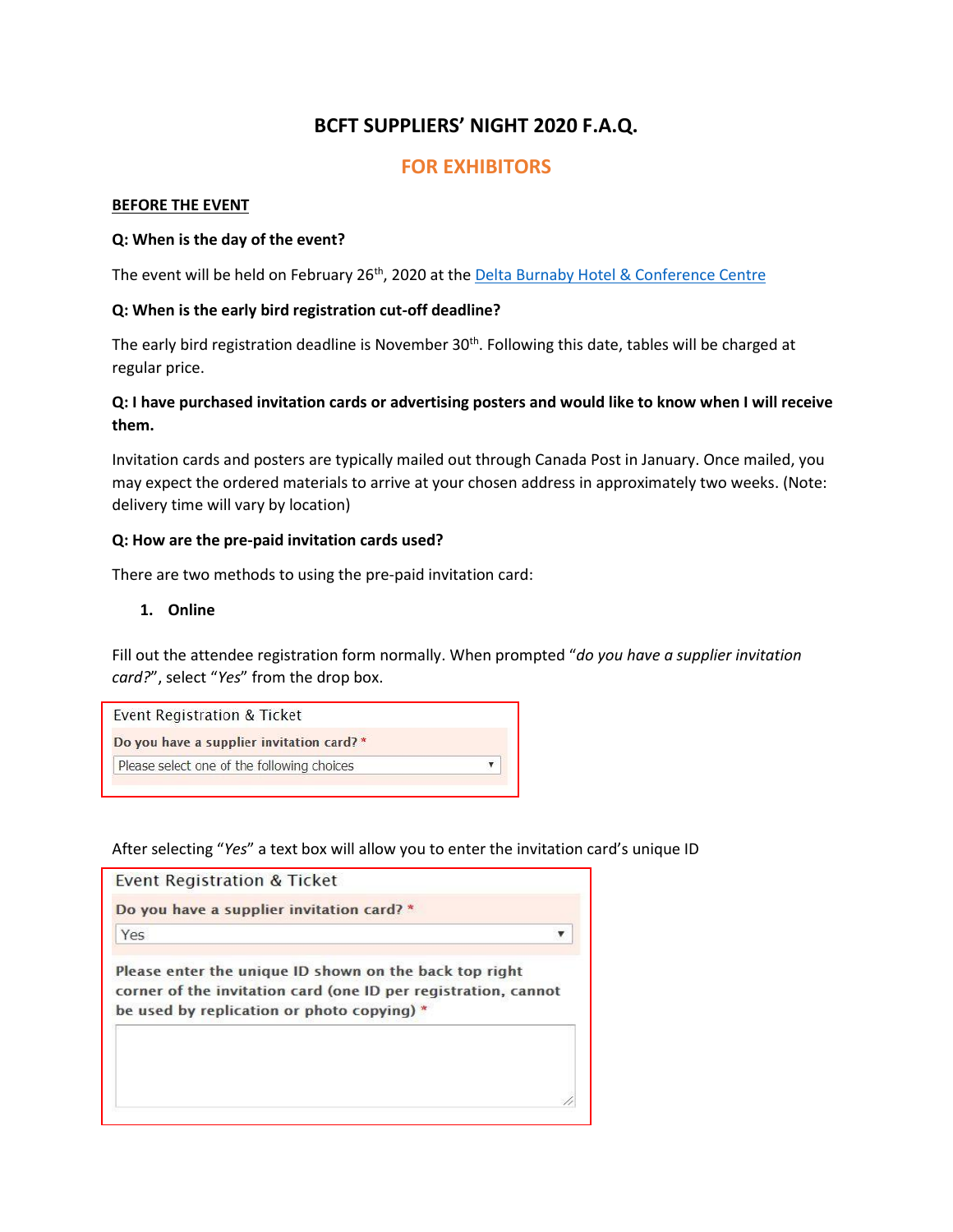## Find the unique ID shown on the upper right-hand corner of the pre-paid invitation card

| 2019 SUPPLIFR'S NIGHT<br>British Columbia Food Technologists                                                                                                                                  |
|-----------------------------------------------------------------------------------------------------------------------------------------------------------------------------------------------|
| Welcome to the 25 <sup>th</sup> Annual Suppliers' Night Event!<br>This postcard is your paid admission to the Event. The completed card must be presented at the registration desk for entry. |
| Attendee name (in full):                                                                                                                                                                      |
| Attendee company name:                                                                                                                                                                        |

Simply enter the unique ID into the box and continue filling in the rest of the form

| Event Registration & Ticket                                                                                                                                            |                                                                                                                                               |
|------------------------------------------------------------------------------------------------------------------------------------------------------------------------|-----------------------------------------------------------------------------------------------------------------------------------------------|
| Do you have a supplier invitation card? *                                                                                                                              |                                                                                                                                               |
| Yes                                                                                                                                                                    |                                                                                                                                               |
| Please enter the unique ID shown on the back top right<br>corner of the invitation card (one ID per registration, cannot<br>be used by replication or photo copying) * | Pleae note, duplication of<br>invitation cards (such as                                                                                       |
| AC1001                                                                                                                                                                 | photocopy or picture) is not<br>accepted for registration or entry<br>to the event. If you do not have<br>an original invitation card, please |
|                                                                                                                                                                        | purchase a ticket for entry.                                                                                                                  |

#### **2. In person\***

Simply present the completed registration card at the Suppliers' Night registration desk on the day of the event.

#### *\*Note: Registration for the free seminars must be done using the online method*

*No photocopies of the prepaid postcards will be accepted at the Suppliers' Night registration desk on the day of the event. Only attendees with printed pre-ordered prepaid postcards will be granted entrance to the show.*

#### **Q: I would like to change the names and/or number of individuals representing my company.**

Please contact the BCFT Suppliers' Night Committee through the contact form on our website, or by sending us an email directly at [suppliersnight@bcft.ca.](mailto:suppliersnight@bcft.ca) It is highly recommended to request changes as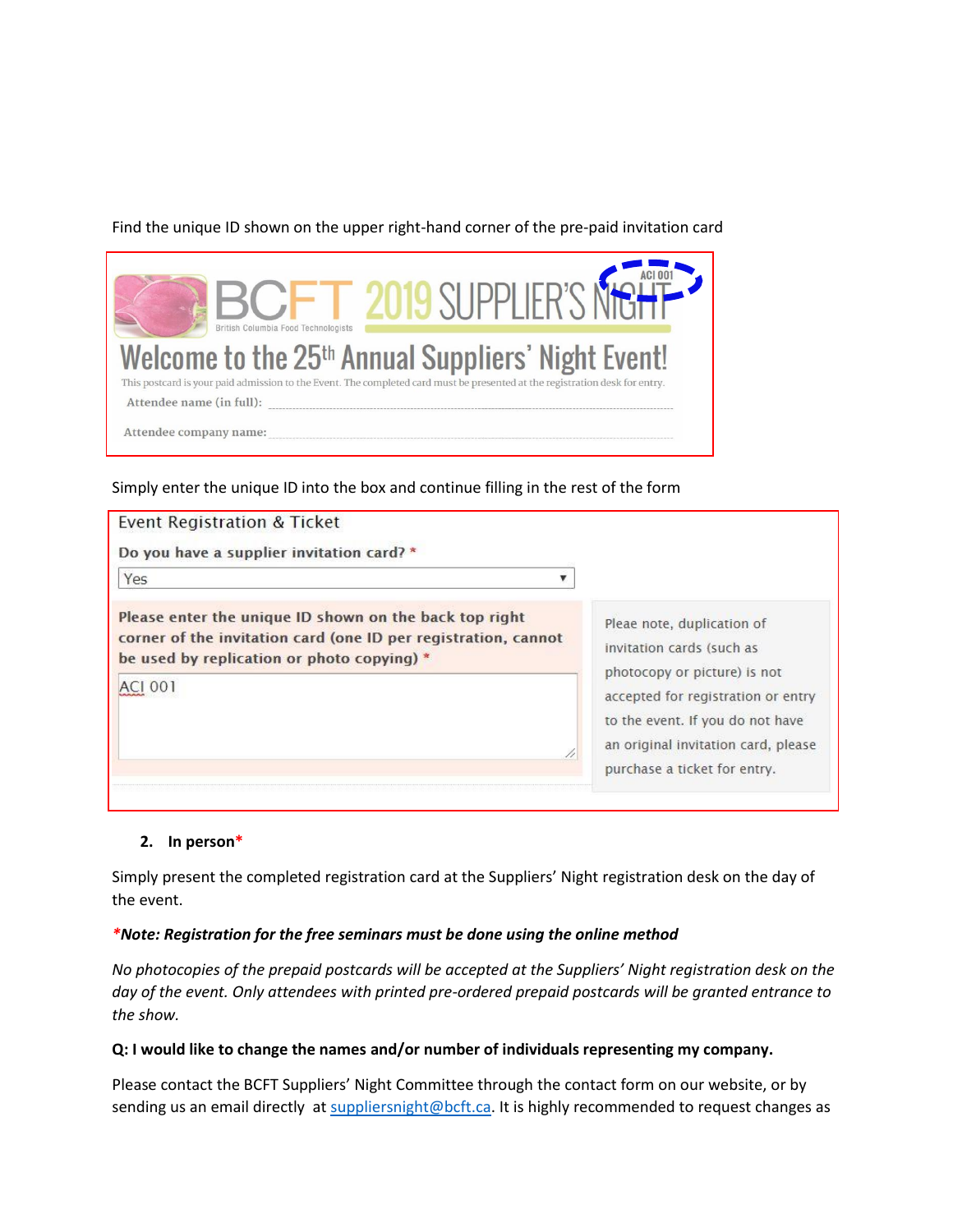soon as possible to ensure adequate time to process and print additional representatives name badges. For late name changes or additions, a name badge can be written up on the day of the event at the Suppliers' Night registration desk.

## **Q: I plan to use electrical equipment at the event that will require a plug(s) and would like to know how many I should purchase.**

The plugs are rated for lights and charger use only. The use of equipment exceeding 200 watts may result in tripping the circuit breakers at the venue. As a courtesy to your fellow exhibitors, please contact the organizing committee directly if you are using equipment exceeding 200 watts so that venue accommodations can be made.

#### **Q: I tried to register my company for a table but there are none left, what can I do?**

Please contact us at [suppliersnight@bcft.ca](mailto:suppliersnight@bcft.ca) to be placed on the exhibitor waitlist. Suppliers on the waitlist will contacted on a first come first serve basis if a table cancellation occurs. Since table cancellations are rare, we will regretfully not be able to accommodate all requests for a spot.

#### **DAY OF THE EVENT**

#### **Q: I am an exhibitor at the event and want to find my table number and table location.**

Your company table number can be found on the display board near the BCFT Suppliers' Night registration desk.

## **Q: Where can I find my exhibitor name badges and package? Do I need to check-in at the registration desk?**

You will not need to wait in line at the Suppliers' Night registration desk, your company representative name badge(s) and package can be found on top of your table. Please consult the display board next to the registration desk for your respective company name and table number.

#### **Q: I am having technical issues with accommodations available at the venue and need assistance.**

Please contact the hotel floor manager or associated hotel staff for assistance with immediate technical problems. Questions regarding overall event layout and organization can be addressed towards BCFT Suppliers' Night organizing staff.

#### **AFTER THE EVENT**

## **Q: I need my materials shipped out after the event, what process is involved and whom should I contact?**

Shipping and handling at the event is governed by *Delta Hotels by Marriott™*, please see thei[r shipping](https://docs.wixstatic.com/ugd/4eb45d_8e666ea8ee384900bbc5799e7e6f18ae.pdf)  [policy](https://docs.wixstatic.com/ugd/4eb45d_8e666ea8ee384900bbc5799e7e6f18ae.pdf) for more information.

#### **Q: I have undistributed postcards and would like a refund for them.**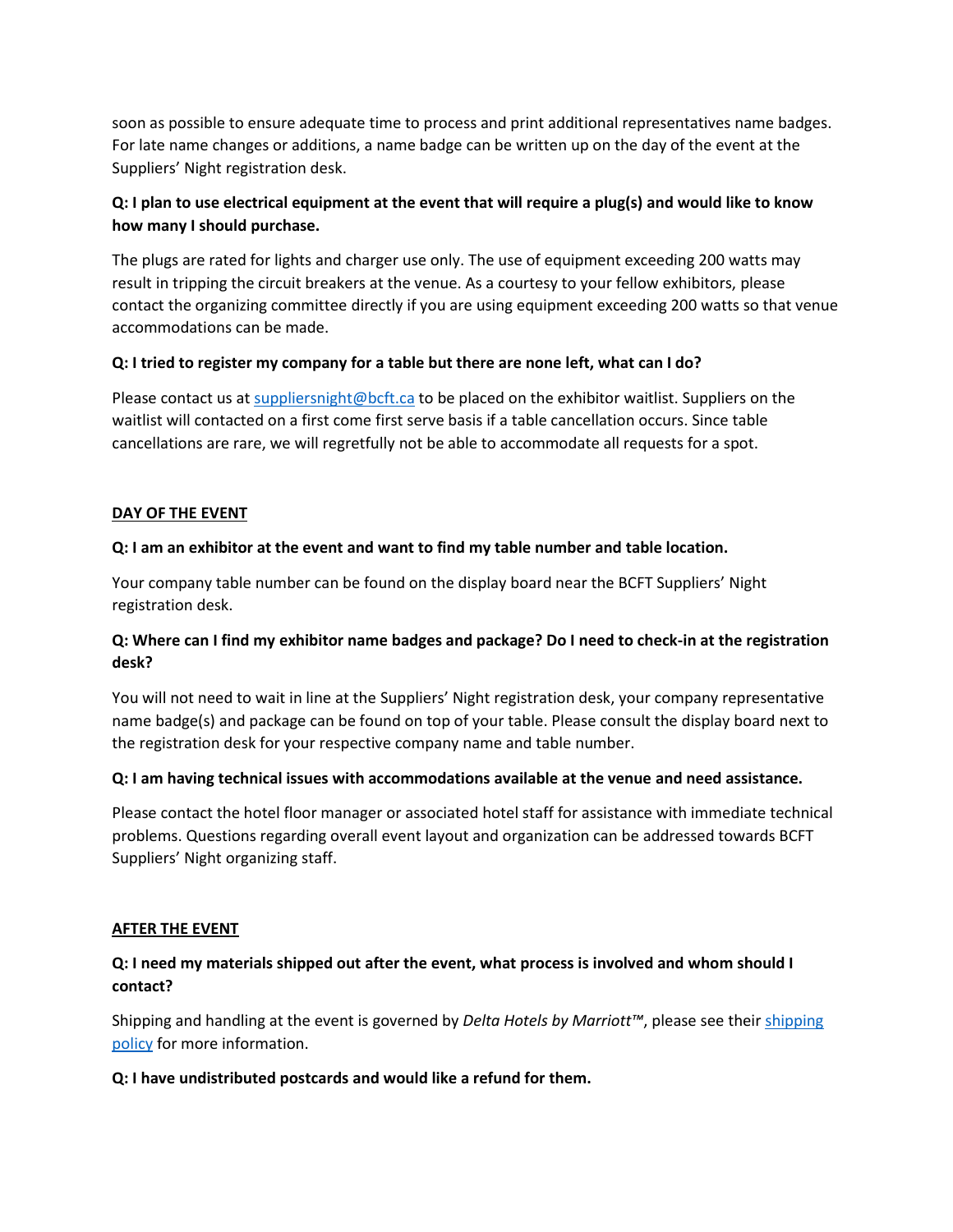If you have undistributed postcards you may return them back to the Suppliers' Night registration desk on the event day for a partial refund of \$7.00 per card. A cheque will be issued and mailed following the event. Please note that the physical cards must be returned at the event, postcards that are mailed back will not be eligible for refund.

## **FOR ATTENDEES**

#### **Q: How do I register with my pre-paid invitation card?**

Simply select the "pre-paid invitation card" option from the drop-down box. You will then be prompted to enter the unique identification code for your pre-paid card which can be found in the upper right corner of the card. Please note that any duplication of this identification code is strictly prohibited and will void your registration. (*see "For Exhibitor" section for step-by-step illustration*)

#### **Q: Are photocopies of pre-paid invitation cards accepted on the day of the event?**

No, we will not accept any photocopies of pre-paid invitation cards on the day of the event. If you did not use it to register online, you must present an original physical pre-paid invitation card at the registration desk.

#### **Q: I did not manage to register online in time, can I still attend the event?**

Yes, we still allow registrations at the door on event day. Admission price on the day of the event is \$10.

## **Q: I have chosen to attend one of the complimentary seminars and would like to know where they will be held.**

Seminar rooms are located on the hotel's  $3<sup>rd</sup>$  floor which can be accessed by elevators on the ground level or near the Suppliers Night registration desk on the 2<sup>nd</sup> floor.

## **FOR SPONSORS**

#### **Q: I have chosen to be a sponsor this year, how are sponsors recognized at Suppliers Night?**

Sponsors are acknowledged through print materials at the event and through our monthly newsletter *TechTalk*.

#### **Q: For print materials is there anything I need to provide as a sponsor?**

Yes, all sponsors are required to submit a high-resolution image of their company logo that will be displayed alongside other sponsors for the event.

#### **Q: I have chosen to sponsor lanyards, how does this process work?**